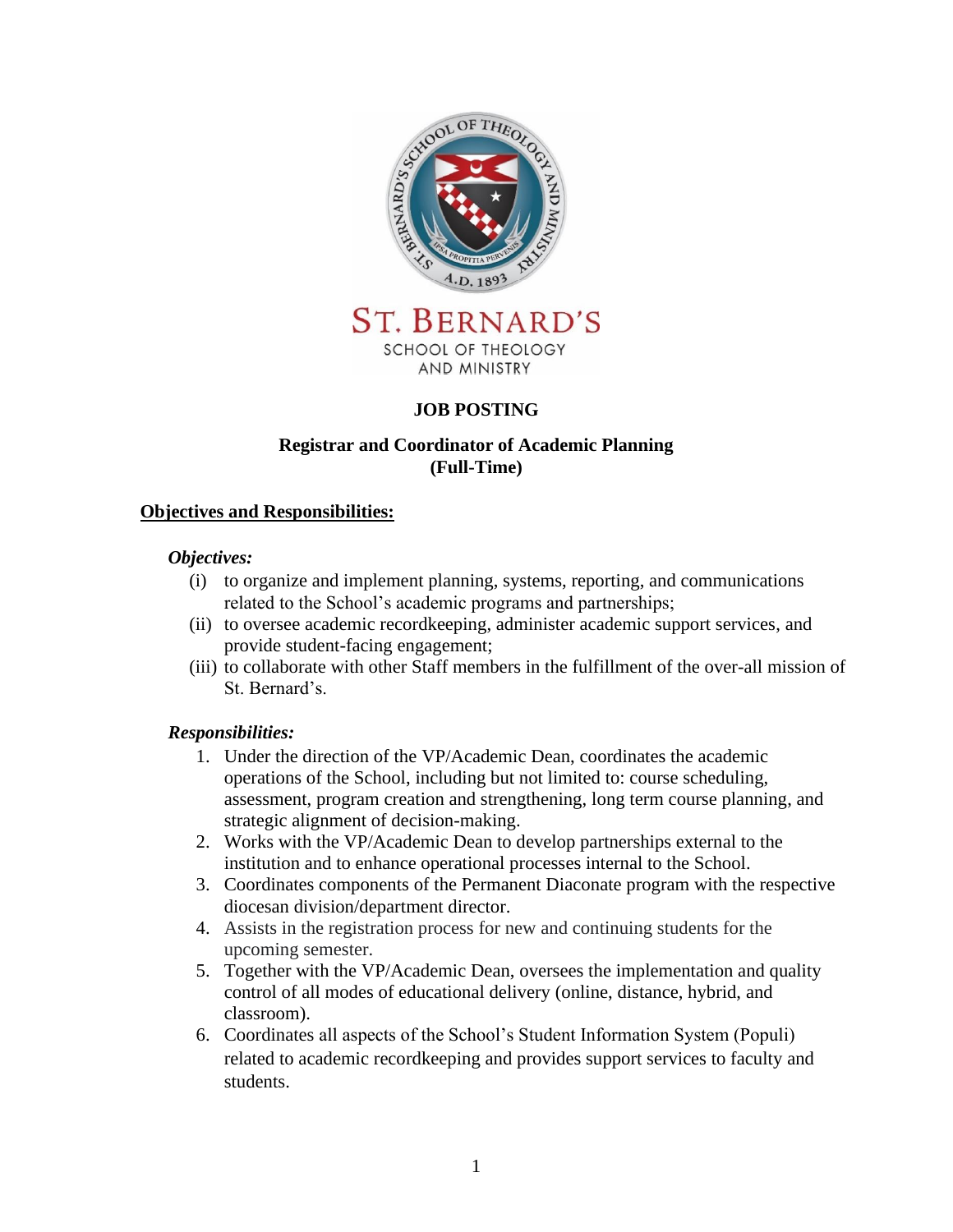- 7. Coordinates all aspects of the School's Learning Management System (Canvas) and provides support services to faculty and students.
- 8. Maintains and organizes faculty and student records, electronic (on Populi) and physical (on campus).
- 9. Together with the VP/Academic Dean, ensures timely collection of syllabi, required text lists, course evaluations, populi degree audits, and final course grades.
- 10. Assists the VP/Academic Dean in ensuring student success by tracking FTE, degree audits, incompletes, leaves of absence, degree completions, program retention, and other identifiable metrics.
- 11. Serves on the Graduation Planning Committee and assists with Commencement ceremony organization/planning, including but not limited to placing orders for academic regalia and diplomas and maintaining an updated list of graduates.
- 12. In collaboration with the VP/Academic Dean and Director of Admissions, organizes, implements, and assesses the annual Academic Convocation.
- 13. In collaboration with the VP/Academic Dean and Director of Admissions, oversees the strategy for effective student services, student retention, and the fostering of a supportive student community, including but not limited to the planning of new student orientation initiatives, student advising concerns and placements, audits of timely degree completion, and administration of student surveys.
- 14. Collaborates in the completion of various reports required by accreditation, national, and state agencies at specific times of the academic year.
	- i. Assists the VP/Academic Dean in preparing academic reporting (ATS, NYSED, IPEDS, CARA, SARA)
	- ii. Oversees immunization record reporting for the NYSDOH, under the direction of the VP/Academic Dean
- 15. Collaborates in the planning and execution of events, conferences, etc., in order to promote the School and to further develop its academic offerings.
- 16. Collaborates in the School's Graduate Assistantship initiative, ensuring benefit to the institution and a rewarding experience for the Graduate Assistants.
- 17. Committee Membership: Admissions Committee, Marketing Committee, and Events Committee.
- 18. Performs other duties as assigned by the VP/Academic Dean.

### *Required Education and Experience:*

- A Bachelor's degree is required
- An understanding of and cooperation in the mission of the Roman Catholic Church and of St. Bernard's School of Theology and Ministry
- An active member of a Roman Catholic Faith community preferred
- Knowledge and awareness of the operation of a post-secondary institution  $(2 + \text{years of})$ work experience in a post-secondary institution preferred)